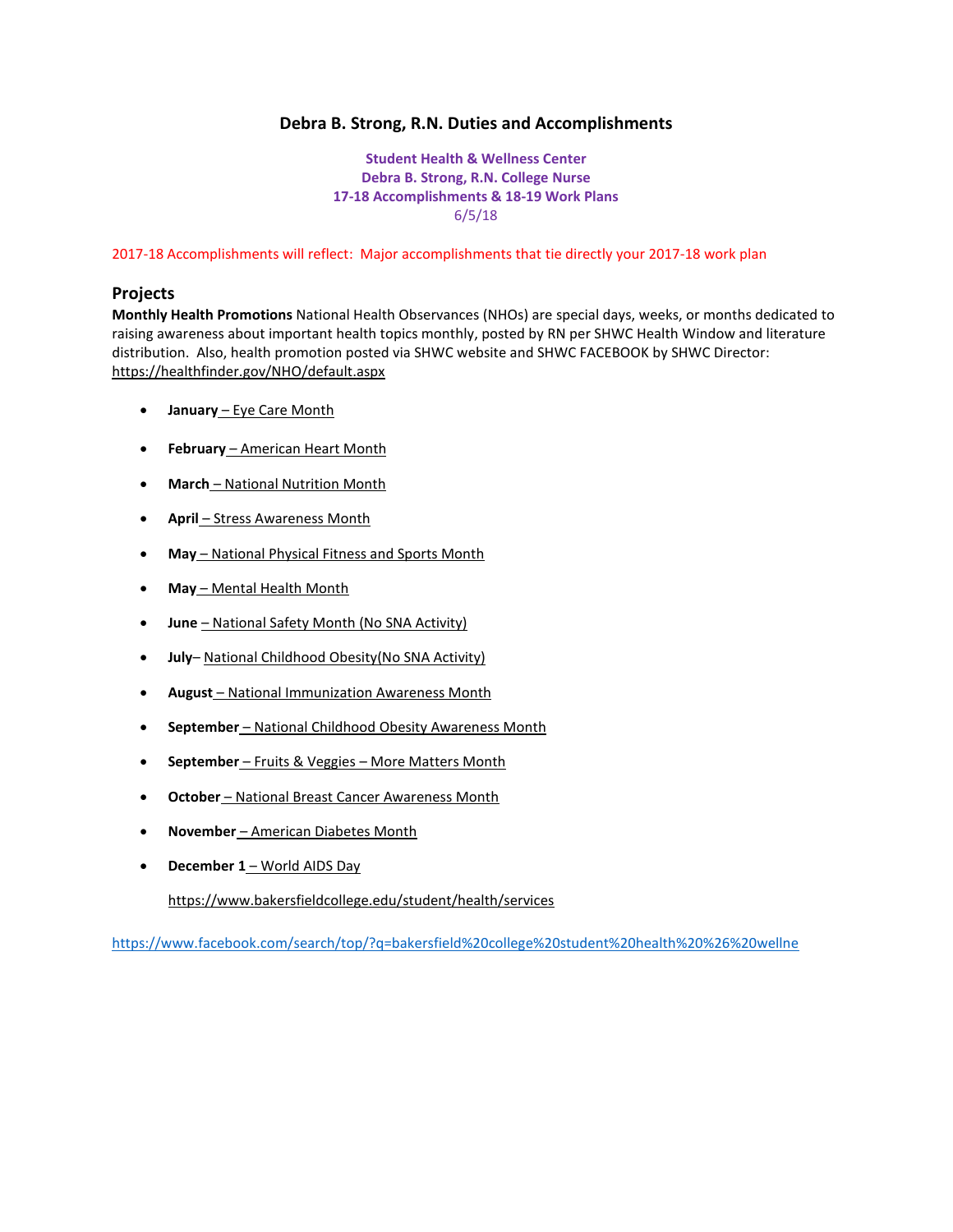# • **Policies and Procedures/Nursing Manual (continuous update)**

The SHWC RN has been designated to prepare and review the Nursing Manual's policies and procedures annually with the SHWC Director's approval; for with clear policy documentation the SHWC Staff will know what is and isn't accepted at the health center. Clear direction and little room for misinterpretation leads to better performing, happy employees. And with a set of procedures for every type of assignment, staff know exactly what they should be doing every step of the way.

*Polices are meant to remain static: they are mission-oriented rules or terms that often describe what and why. In contrast, procedures are narrow in focus. Procedures aim to describe how, when, and who of process.* **<http://compliancebridge.com/policy-vs-procedure>**

### • **Monthly Health Promotions with BC Allied Student Nurses Association (SNA)**

The SNA Co-chair with the SHWC R.N. does health care promotions of the month by setting up campus information tables with up-to-date literature and appropriate referrals.

### • **CA Condom Project**

SHWC R.N. signed up B.C SHWC to obtain FREE Condom from the State Monthly. Continuous promotion and distribution of condoms done to promote KCDPH "KNOW YOUR RISK" STD awareness project.

## • **BC Bakersfield College Summer Bridge, Staff Volunteer** (ACDV B55)

BC Summer Bridge is an intensive day-long orientation program required of all incoming freshmen. During this interactive day, students will engage with faculty one-on-one and in group settings, tour the BC campus with experienced and knowledgeable student mentors, and participate in hands-on activities that orient them to the freshmen experience. In this way, students learn about the academic and student services resources that Bakersfield College offers and experiences them first hand. 6/4-6/2018

<https://www.facebook.com/summerbridgeBC/>

#### • **HSACCC Annual Survey 2018**

Annual Surveys impact our policy recommendations, our organizations and our greater effectiveness in providing care that directly contributes to our students' success.



#### **Events**

- **De-Stress Fest** at Cross Roads, 11/30/2017
- **Art for Impact** 3/21/18
- **18th Annual Renegade Pulse Health Fair**, Co-Coordinator, 4/18/2018
- **BC New Student Convocation Participation**, August: 2015, 2016, 2017, 2018

#### **Committees**

• **STD Community Task Force/KCDPH "KNOW YOUR RISK" 2016-18** Committee member work together to promote STD awareness in the community. **<http://kernpublichealth.com/std-services/> <http://kernpublichealth.com/std-awareness-introduction/>**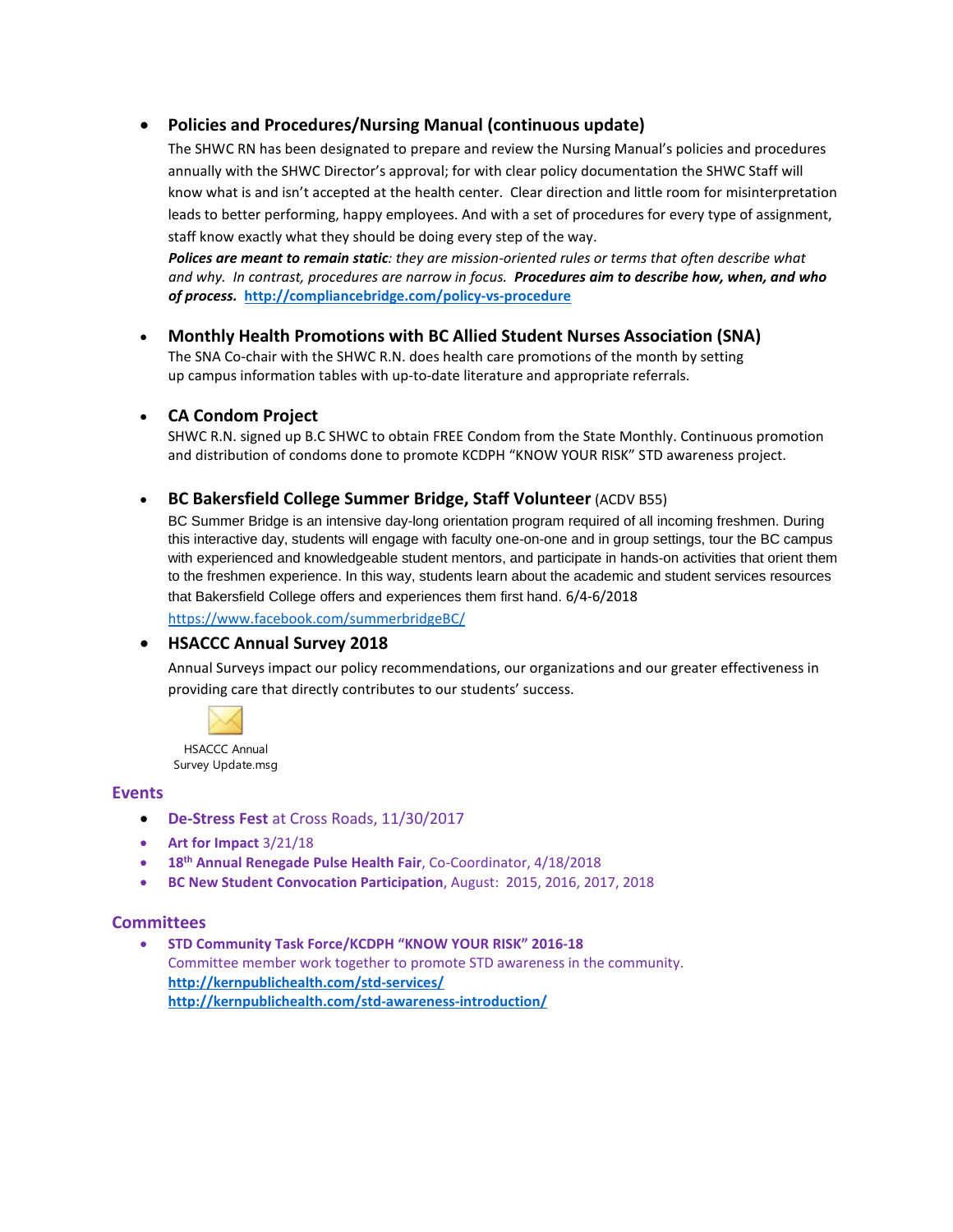### • **African American Initiative Committee (AAI) 2017-18**

African American Initiatives are planned interventions and strategies to address the underrepresentation of African American students at Bakersfield College. These initiatives address the student retention, persistence, and success rates. Coordination of these strategies involves the intentional establishment of collaborative partnerships among departments, programs, and in the hiring of faculty and staff committed to this work. African American Initiatives work is funded in part by the California Community College Chancellor's Office Student Equity Plan funding.

<https://www.bakersfieldcollege.edu/student/aai>

## • **BC Safety Advisory Committee**

The Public Safety Advisory Committee is an advisory committee created by Technical Safety BC to bring people with a wide background of experience into the safety system. The committee provides advice to Technical Safety BC as to how the public interest in technical safety can be protected and met.

<https://www.technicalsafetybc.ca/about-us/public-safety-advisory-committee>

### • **Reproductive Health Taskforce**

Delano, CA community reproductive meeting to:

- **Healthcare Group Goal:** Raise awareness of high STI rates within faith-based communities
- **Education Group Goal:** Raise awareness and increase knowledge on the risks of STI's 3/14/18

### **Student Org Meeting/SHAWAC**

Student Health and Wellness Advisory Committee (SHAWAC) helps the SHWC promote health and wellness, by engaging in health promotion activities for the BC Student Body. SHWC Staff are Advisors (Director, RN and DA III). 2/17/17, 1/18/18, 2/15/18, 3/15/18 and 4/19/18

## **Conferences**

• **Services Association California Community (HSACCC) Annual State Conference**: Pathways to Healing and Sustainability, 3/20-23/2018 Asilomar Conference Facility, 800 Asilomar Ave Pacific Grove, CA 93950 <http://www.hsaccc.org/Conference.Final.pdf>

 **Mission –** The mission of Health Services Association California Community College is to support and foster student access to quality health service program within the California Community Colleges with current information and practices shared at the **HSACCC Annual State Conferences.** 

 **Purpose** – Enhance student success by the support and promotion of quality service programs throughout the California College system.

• **HSACCC Southern Fall Meeting**, California Endowment Conference Center LA, CA 10/6/17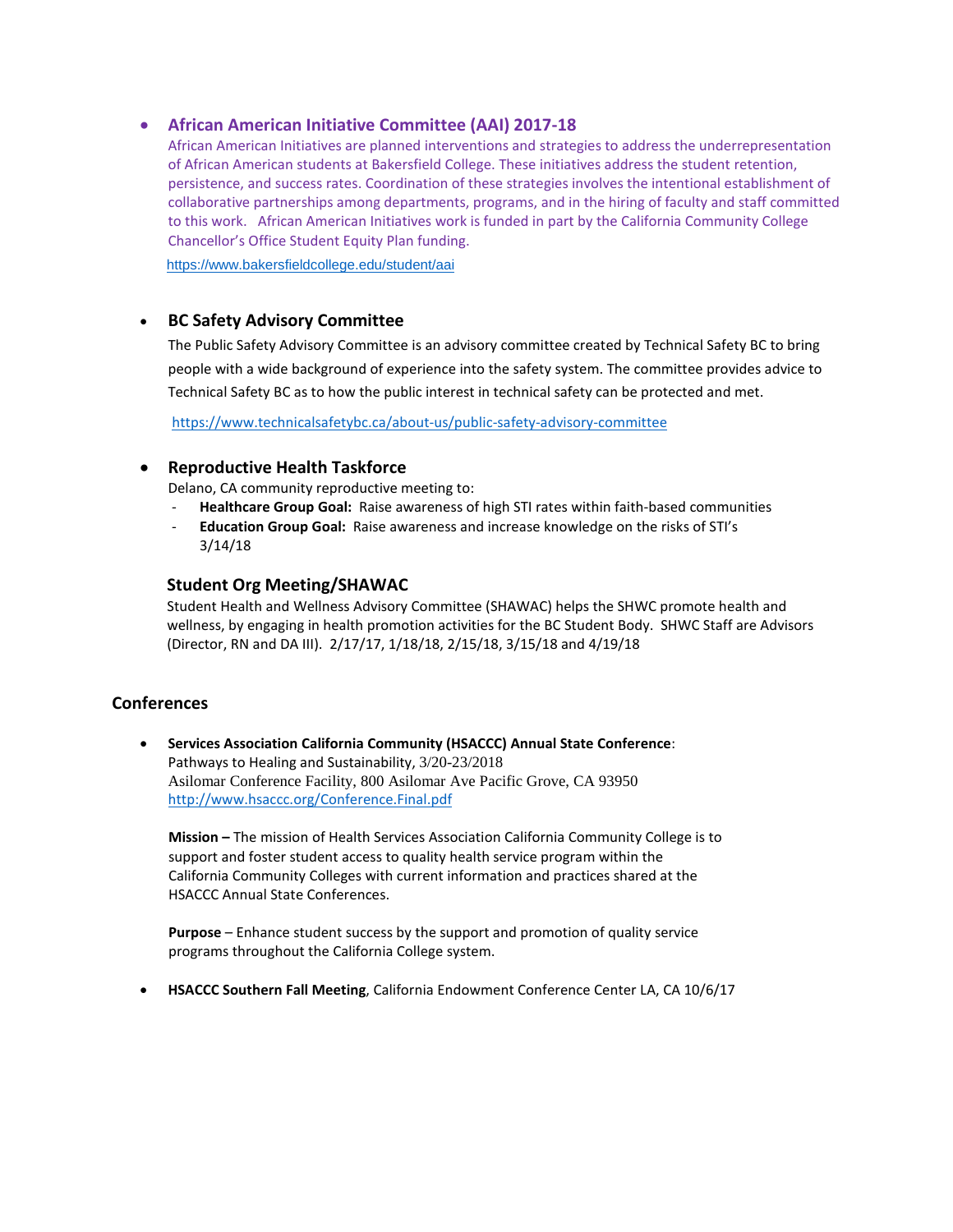# **Health Coaching/Teaching**

#### • **Reproductive Health Teaching 2017-18**

**Family Planning Health Worker Certification by Essential Access Health (11/29-30/16**), knowledge has enhanced SHWC Health Coaching/Teaching for the expansion of the RN Counseling services. Continuous RN contraceptive counseling where a full spectrum of contraceptive technology is discussed and community referrals are facilitated. Teaching done from The Fundamental of Family Planning, a manual for providing comprehensive Patient-Centered Contraceptive Counseling, Essential Access Health*.*  The counseling provided from this manual is very complete and teaches about birth control, STDs and sexual health. This high-quality contraceptive counseling and education for diverse populations with PreP information. Students are given Promotional Goodies Bags, enclosed are SHWC Pamphlets, noting our services and other pertinent health information per health coaching sessions.

<https://www.essentialaccess.org/programs-and-services>

## • **Adult Preventive Care Recommendation 2017-18**

APCR purpose is for prophylactic health care. Providing continuous quality health care for individuals includes two fundamental elements: appropriate treatment for current illness and appropriate preventive care to lessen future health decline.

[https://www.avmed.org/documents/23406/80924/Adult\\_Preventive\\_Care\\_Recommendations.pdf/0d950](https://www.avmed.org/documents/23406/80924/Adult_Preventive_Care_Recommendations.pdf/0d9507ae-f91f-42aa-9c5c-255b4e499042) [7ae-f91f-42aa-9c5c-255b4e499042](https://www.avmed.org/documents/23406/80924/Adult_Preventive_Care_Recommendations.pdf/0d9507ae-f91f-42aa-9c5c-255b4e499042)

## • **Smoking Cessation Health Teaching 2017-18**

Continuous Smoking Cessation promotion, especially since **Bakersfield College is now a Smoke Free Campus since Fall 2017.** Student are provided health teaching literature, resource sites to help with methods to cease smoking and a Stop Smoking Kit with the number for Free Help Quitting Tobacco 1-800-NO-BUTTS.

<https://www.bakersfieldcollege.edu/tobaccofree>

Also, RN utilizes current materials from Rx for Change to assist with Smoking Cessation health teaching. <http://rxforchange.ucsf.edu/about.php>

## **Trainings/Webinars**

## • **Pyramid Electric Medical Records (EMR) Training/SHWC Staff**

 Pyramed is a Web-based application used for storing Electronic Health Records (EHR) or Electronic Medical Records (EMR) for small groups of practicing Physicians/health care providers with main focus on Medical reimbursement and administrative functions. EMR service will follow HIPAA and other Federal guidelines.

<http://www.pyramidinc.com/products.php>

- **1. Truth Initiative Web Meeting, 1/18/17, 12-1:00 pm**
- **2. PyraMED, Webinar, Scheduling, Appt Types, 1/27/17**
- **3. How to Order Labs, 2/28/18**
- **4. Sharepoint, 3/8/18**
- **5. Charting Efficiencies in PyraMED, 4/4/18**
- **6. Logging In, Creating Appointments, Patient History, Patient Appt. Editor, DashBoard, 4/10/17**
- **7. PyraMED Video Training with Student Workers, 6/1/17**
- **8. PyraMED Lab Interfacing 7/23/18**
- **9. Flex Workshop: Program Review Help 8-13-18**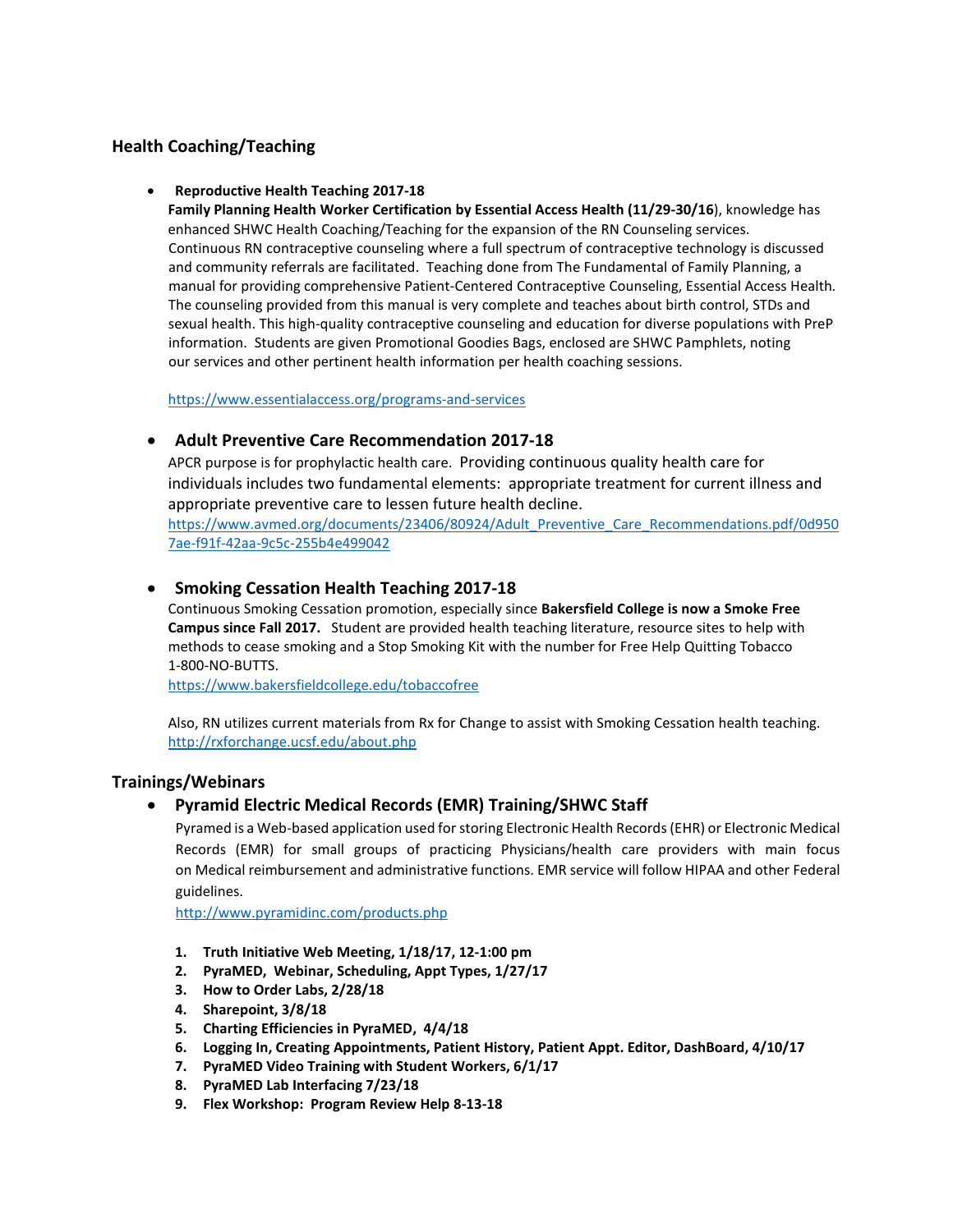- **10. Tobacco Free College Conference – CA Endowment in LA, CA 1/8-9/2019**
- **11. Flex Workshop: How does this grant thing work? 8-13-18**
- **12. Flex Workshop: Teaching Critical Thinking 8-14-18**
- **13. Flex Workshop: Creating directed, focused, nurtured, engaged, connected and valued students 8- 16-18**
- **14. Webinar: The College Years: How Students with Lived Experience Navigate Academics and Mental Health Management. 10-10-18, 8-9 am**

### • **Hearthsaver First Aid CPR/AED**

 Basic Life Support training reinforces healthcare professionals' understanding of the importance of early CPR and defibrillation, basic steps of performing CPR, relieving choking, and using an AED; and the role of each link in the Chain of Survival. Training by American Heart Association 4/29/18. http://cpr.heart.org/AHAECC/CPRAndECC/Training/HealthcareProfessional/UCM\_473185\_Healthcare-Professional.jsp

### • **Audio Screening Workshop**

Hearing Screening and Play Audiometry Workshop with adult up-to-date information. Workshop presented by The Kern County Department of Public Health Services, 5/3/18.

### • **Vision Screening & Practicum**

Practice vision screening with adult up-to-date information. Workshop presented by The Kern County Department of Public Health Services, 4/12/18.

- **The Evolving Well-Woman Visit Webinar**, 4/26/18 1231  **<http://www.familypact.org/Providers/provider-training/QA%20-%20TheEvolvingWellWoman.pdf> [https://www.womenshealth.gov/files/documents/nwhw\\_infographic-well-woman.pdf](https://www.womenshealth.gov/files/documents/nwhw_infographic-well-woman.pdf)**
- **Attended Active Shooter Update by BC PSD in BC Indoor Theater, 10/5/17 9:00-10:00 am**
- **Attended "What goes Around" STD Prevention Program Play by Kaiser Permanente in BC Indoor Theater, 10/30/17**
- **Patient-Delivered Partner Therapy for Chlamydia and Gonorrhea by Essential Health at Bakersfield KCDPH, 10/10/17**
- **BC New Faculty Orientation Presentation, RN presented information regarding the BC Student Health & Wellness Services per SHWC Director's request, Levin Hall 10/13/17**
- **Introduction to Substance Abuse Counseling, FREE On-line Screening Course, 6/18**

#### **Awards**

#### • **Meritorious Conduct Award**

For valor, heroism and exceptional Heimlich Maneuver Technique (First Aid) for a choking student in the B.C. Campus Center 3/23/18

#### • **President's Leadership Award**

As a grateful member of the African American Initiative Committee (AAI) 2017-18, I was quite honored to be a part of The BC College AAI Committee as we attended The Kern County Black Chamber of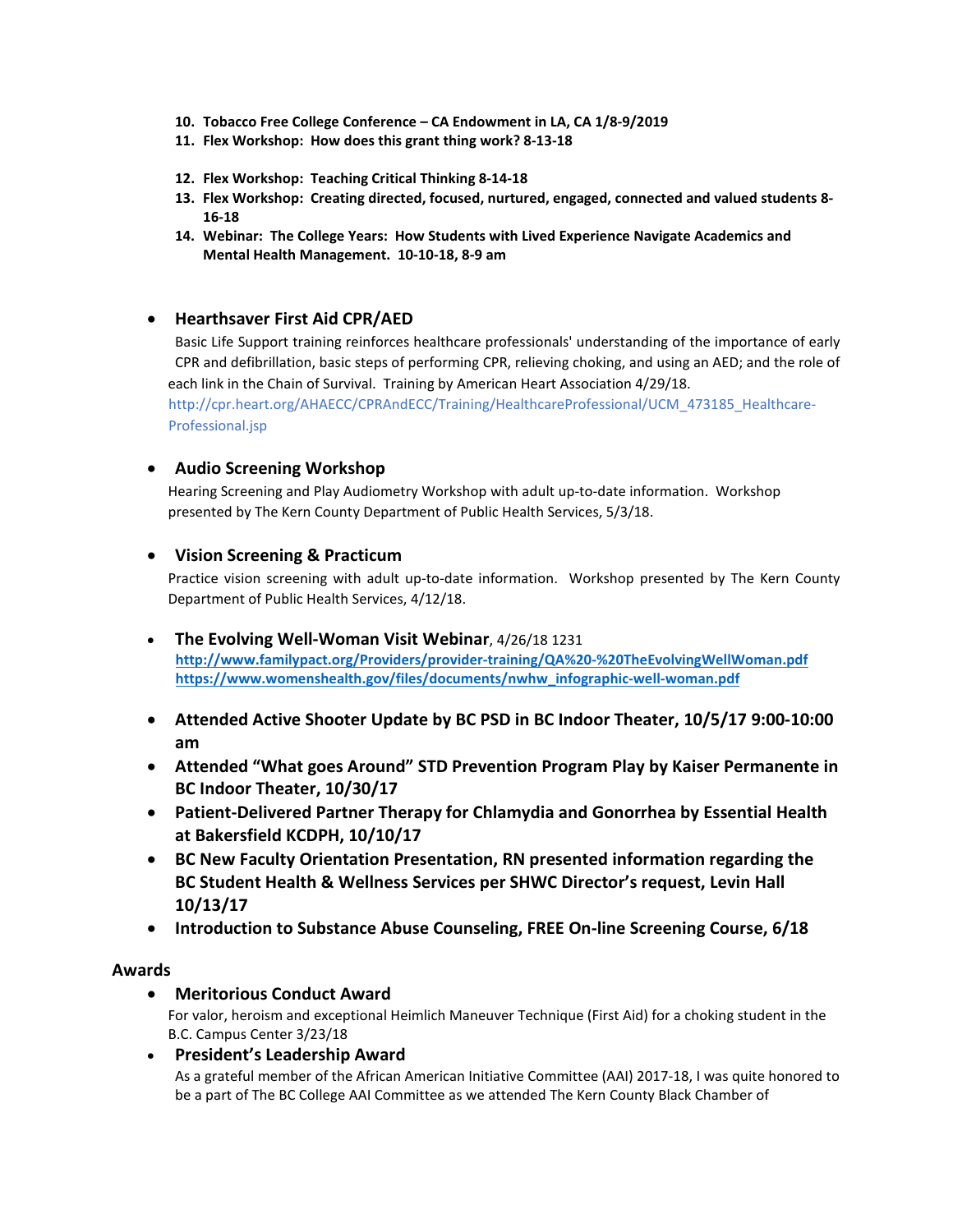Commerce 15th Annual Gala and Board Installation Program to have BC recognized as a Corporate Member of the Year. Award accepted with our Sonia Christian, BC President on April 20, 2018.



KCBCC Recognition - April 20, 2018.docx

- **Honored to participate with Faculty/Staff in the BC 104th Commencement**  5/11/18 at 7:00 pm in Memorial Stadium.
- **4th Annual African-American Pre-Commencement Ceremony Participant** May 11, 2018, Indoor Theater 3-5 pm. It was with honor to **accept the request to participate in the ceremony by doing the acknowledgements at the 4th Annual African-American Pre-Commencement Ceremony**, while working on the Decorating Committee for the event.
- **HIPPA/FERRPA Training** Livestream / SHWC Staff (4/21/17) by CA Community Colleges Student Mental Health Program (CCCSMHP) at Palomar College, supported by CA Mental Health Services Authority (CalMHSA). An overview of how HIPAA and FERPA differ and interrelate, with an emphasis on enforcement and key risk areas for community colleges. <https://www2.palomar.edu/pages/calendar/event/hipaa-vs-ferpa-training-for-staff/>

## • **RN Health Appointments**

With the increase of the BC student population **(currently 31,290 / spring 2018),** the SHWC has utilized the Pyrimed Electronic Medical Records (EMR) program to designate RN appointments providing healthcare within her scope of practice per BRN. With RN Health Appointments**,** the nurse healthcare is designated, freeing the NP to do more NP duties and Director/Administrative responsibilities:

- **1**. Triage.
- 2. Tuberculosis Test (PPD).
- 3. Influenza shots.
- 4. Wellness Checks (blood glucoses, B/P checks, BMI checks, urinalysis, weight and height, etc.).
- 5. STD checks with labs and referral PRN.
- **6.** Pregnancy tests with verification and referral PRN. [http://datamart.cccco.edu/Students/Student\\_Term\\_Annual\\_Count.aspx](http://datamart.cccco.edu/Students/Student_Term_Annual_Count.aspx)

## • **Triage Guideline/RN**

The primary role of a RN/triage nurse is to make a first assessment on any incoming patients to the SHWC as a means of deciding the order in which patients will receive treatment. An RN/triage nurse is required to complete their tasks in an efficient manner. The assessments that a triage nurse makes about a patient include a quick evaluation of their physical and mental condition. The RN/triage nurse is to make quick decisions about the priority of admittance care or immediate referral for acute care via ambulance, community referral, first aid or a SHWC scheduled appointment ASAP. <http://shs-manual.ucsc.edu/policy/triage-guidelines>

### • **Body System Assessment Review/Jarvis Physical Examination & Health Assessment**  <http://sohstream.csudh.edu/peha/index.html>

Continuous review of comprehensive patient assessment yields both subjective and objective findings. Subjective findings are obtained from the health history and body systems review. Objective findings are collected from the physical examination. R.N. performing wellness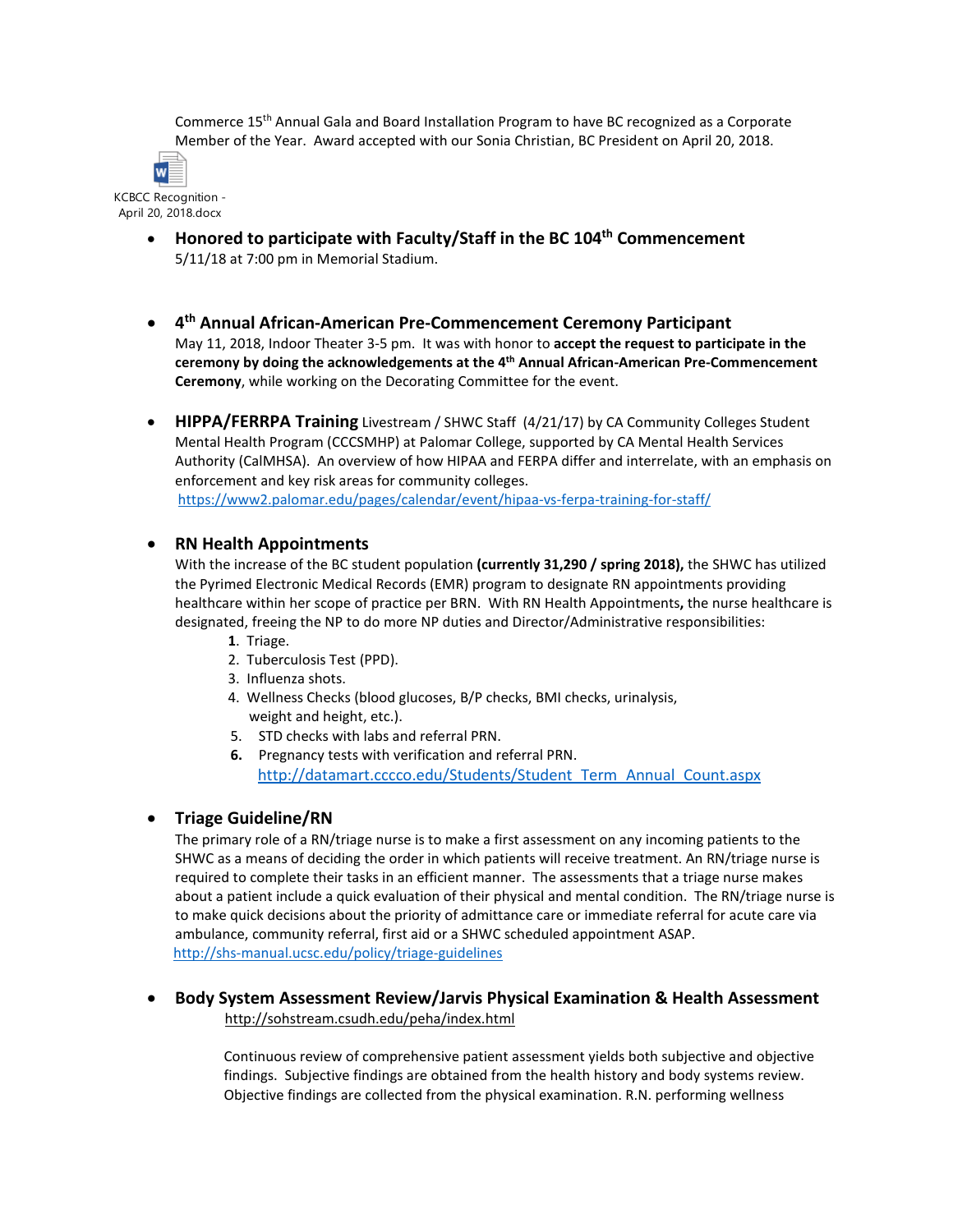examines for individual 35 year old and younger with no complaints, with Adult Preventive Care Recommendations/Review (i.e., self-breast exams).

An accurate physical assessment requires an organized and systematic approach using the techniques of inspection, palpation, percussion, and auscultation. It also requires a trusting relationship and rapport between the nurse and the patient to decrease the stress the patient may have from being physically exposed and vulnerable. The patient will be much more relaxed and cooperative if you explain what will be done and the reason for doing it.

While the findings of a nursing assessment do sometimes contribute to the identification of a medical diagnosis, the unique focus of a nursing assessment is on the patient's responses to actual or potential problems. [http://brooksidepress.org/Products/Nursing\\_Fundamentals\\_II/lesson\\_6\\_Section\\_1.htm](http://brooksidepress.org/Products/Nursing_Fundamentals_II/lesson_6_Section_1.htm)

• **A Clinician's Guide to Sexual History Taking/CDPH for RN STD Appointments** These guides were developed by the California Department of Public Health (CDPH) Sexually Transmitted Diseases (STD) Control Branch in collaboration with the CA STD/HIV Prevention Training Center (Getting Started and the 5 "Ps"). These guidelines were also approved by the SHWC Director for RN STD appointments. 5/24/18.

[https://www.cdph.ca.gov/Programs/CID/DCDC/CDPH%20Document%20Library/CA-STD-Clinician-Guide-](https://www.cdph.ca.gov/Programs/CID/DCDC/CDPH%20Document%20Library/CA-STD-Clinician-Guide-Sexual-History-Taking.pdf)[Sexual-History-Taking.pdf](https://www.cdph.ca.gov/Programs/CID/DCDC/CDPH%20Document%20Library/CA-STD-Clinician-Guide-Sexual-History-Taking.pdf)

- **Perspective Articles written for the BC SHWC Student Health 101 E-Magazine** SH101 articles are written by SHWC R.N., Director, LFMT, and Student Workers (every month).
- **CA Condom Project**, SHWC R.N. signed up B.C SHWC to obtain FREE Condom from the CA State, Monthly. Continuous promotion and distribution of condoms done to promote KCDPH "KNOW YOUR RISK" STD awareness project, due to Kern County with highest STD rate in CA.
- **Monthly Health Promotions with BC Allied Health Student Nurses Association** SNA Co-chair with the SHWC R.N. does health care promotions of the month by setting up campus information tables with up-to-date literature and appropriate referrals (every month).

**Mission Statement:** The BC-SNA will assume responsibility for contributing to nursing education in order to provide for the highest quality of health care. We will provide programs representative of fundamental interests and concerns to nursing students. As well as aid in the development of the whole person, including his/her professional role, his/her responsibility for health care of people in all walks of life. Our mission is to bring interest to the nursing profession through our work on campus and throughout the community.

# **Accomplishments that tie directly to the college mission**

## 2018-19 Work Plan will reflect:

**Goals and planning that tie directly to the college mission Goals and planning that tie directly to strategic directions Goals and planning that tie directly to program development**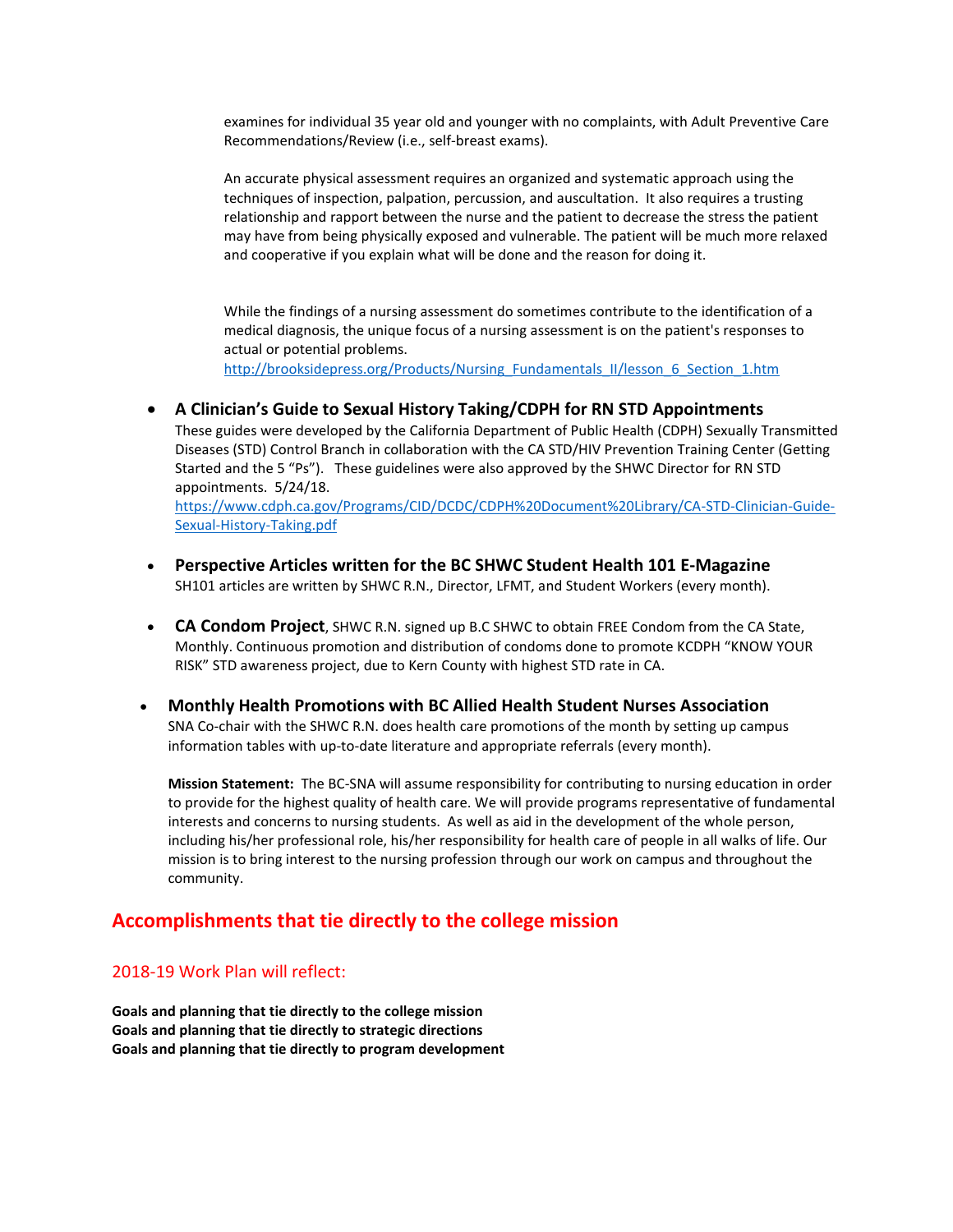## **1. Policies and Procedures/Nursing Manual (continuous update)**

The SHWC RN has been designated to prepare and review the Nursing Manual's policies and procedures annually with the SHWC Director's approval; for with clear policy documentation the SHWC Staff will know what is and isn't accepted at the health center. Clear direction and little room for misinterpretation leads to better performing, happy employees. And with a set of procedures for every type of assignment, staff know exactly what they should be doing every step of the way.

*Polices are meant to remain static: they are mission-oriented rules or terms that often describe what and why. In contrast, procedures are narrow in focus. Procedures aim to describe how, when, and who of process.* **<http://compliancebridge.com/policy-vs-procedure>**

# **2. BC African American Initiative Committee (AAI) every month / SHWC Staff**

African American Initiatives are planned interventions and strategies to address the underrepresentation of African American students at Bakersfield College. These initiatives address the student retention, persistence, and success rates. Coordination of these strategies involves the intentional establishment of collaborative partnerships among departments, programs, and in the hiring of faculty and staff committed to this work**. I am an ASTEP Nursing Mentor.**

African American Initiatives work is funded in part by the California Community College Chancellor's Office Student Equity Plan funding.

#### <https://www.bakersfieldcollege.edu/student/aai>

- Accomplishments that tie directly to your strategic directions reports.
	- 1. African American Initiative Committee includes a SHWC African American Staff, to do health promotion and awareness for the equity for all.
	- 2. African American SHWC Staff is an **ASTEP Mentor** promotes and encourage educational opportunity and advancement with education support of B.C. tutors, educational trips and dedicated mentors of the campus and community.
- Accomplishments that tie directly to specific funding sources and college initiatives.
	- 1. Lime Green Ribbon Sponsorship from Each Mind Matters, \$500 for the SHWC Annual De-Stress Fest 5/3/17, by the SHWC Student Health & Advisory Committee.
	- 2. BC Garden Fest Booth, raised \$80-\$60 approximately for SHAWC & Advisory to accomplish mission: To promote campus core value of wellness and ensure that health and wellness value is integrated into campus activities.

## **3. BC Safety Advisory Committee participation (every month)**

#### **Goals**

#### **College Goal 1 - Student Success**

Committee Goal: Working to maintain a safe learning and work environment on campus.

#### **College Goal 2 - Professional Development**

Committee Goal: Develop a Safety Advisory Team website that can be utilized as a two way communication tool for the committee and community.

#### **College Goal 3: Communication**